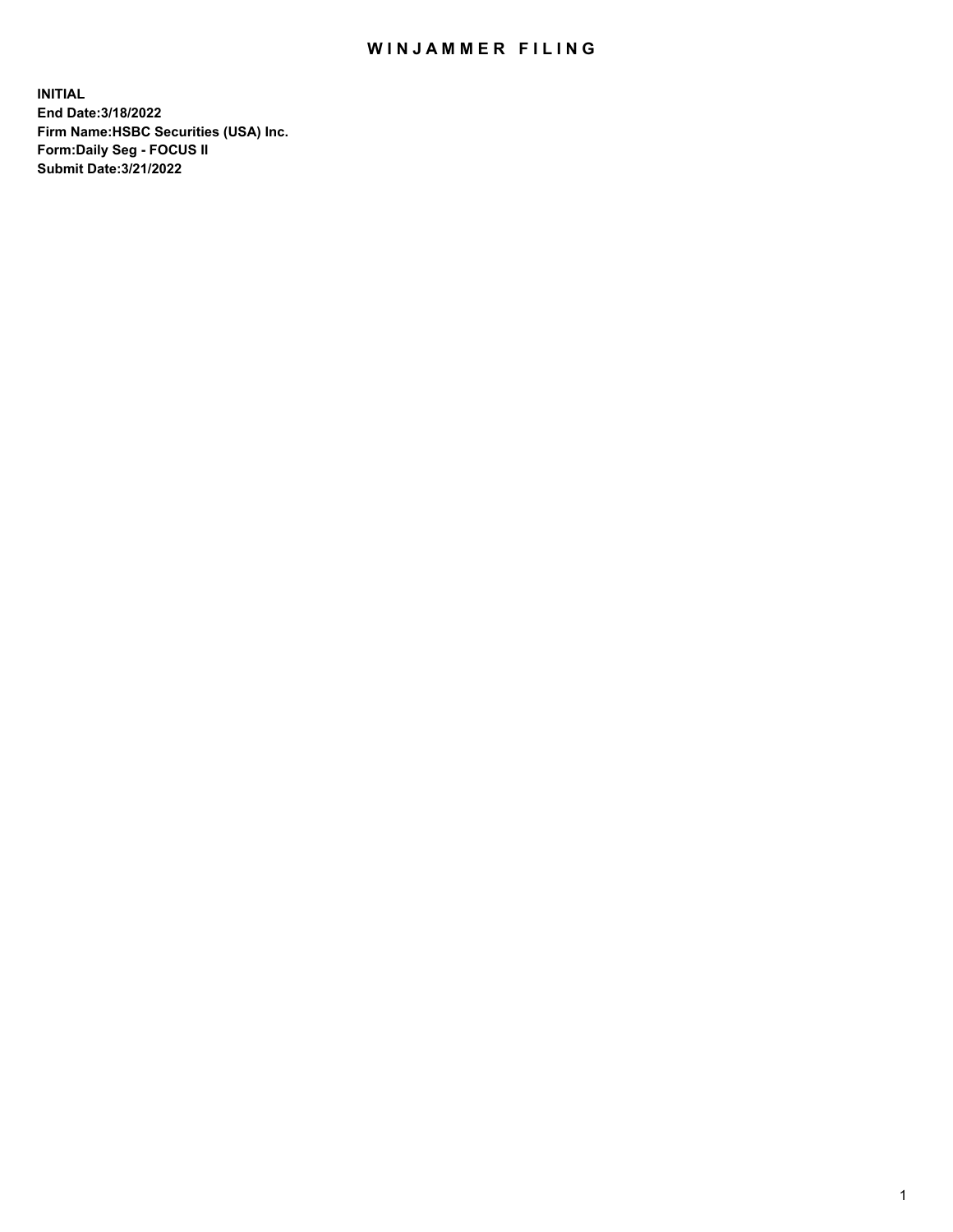**INITIAL End Date:3/18/2022 Firm Name:HSBC Securities (USA) Inc. Form:Daily Seg - FOCUS II Submit Date:3/21/2022 Daily Segregation - Cover Page**

| Name of Company                                                                                                                                                                                                                                                                                                               | <b>HSBC Securities (USA) Inc.</b>                           |
|-------------------------------------------------------------------------------------------------------------------------------------------------------------------------------------------------------------------------------------------------------------------------------------------------------------------------------|-------------------------------------------------------------|
| <b>Contact Name</b>                                                                                                                                                                                                                                                                                                           | <b>Michael Vacca</b>                                        |
| <b>Contact Phone Number</b>                                                                                                                                                                                                                                                                                                   | 212-525-7951                                                |
| <b>Contact Email Address</b>                                                                                                                                                                                                                                                                                                  | michael.vacca@us.hsbc.com                                   |
| FCM's Customer Segregated Funds Residual Interest Target (choose one):<br>a. Minimum dollar amount: ; or<br>b. Minimum percentage of customer segregated funds required:% ; or<br>c. Dollar amount range between: and; or<br>d. Percentage range of customer segregated funds required between:% and%.                        | 103,000,000<br><u>0</u><br>0 <sub>0</sub><br>0 <sub>0</sub> |
| FCM's Customer Secured Amount Funds Residual Interest Target (choose one):<br>a. Minimum dollar amount: ; or<br>b. Minimum percentage of customer secured funds required:%; or<br>c. Dollar amount range between: and; or<br>d. Percentage range of customer secured funds required between: % and %.                         | 15,000,000<br><u>0</u><br>0 <sub>0</sub><br>0 <sub>0</sub>  |
| FCM's Cleared Swaps Customer Collateral Residual Interest Target (choose one):<br>a. Minimum dollar amount: : or<br>b. Minimum percentage of cleared swaps customer collateral required:%; or<br>c. Dollar amount range between: and; or<br>d. Percentage range of cleared swaps customer collateral required between:% and%. | 75,000,000<br><u>0</u><br>00<br>00                          |

Attach supporting documents CH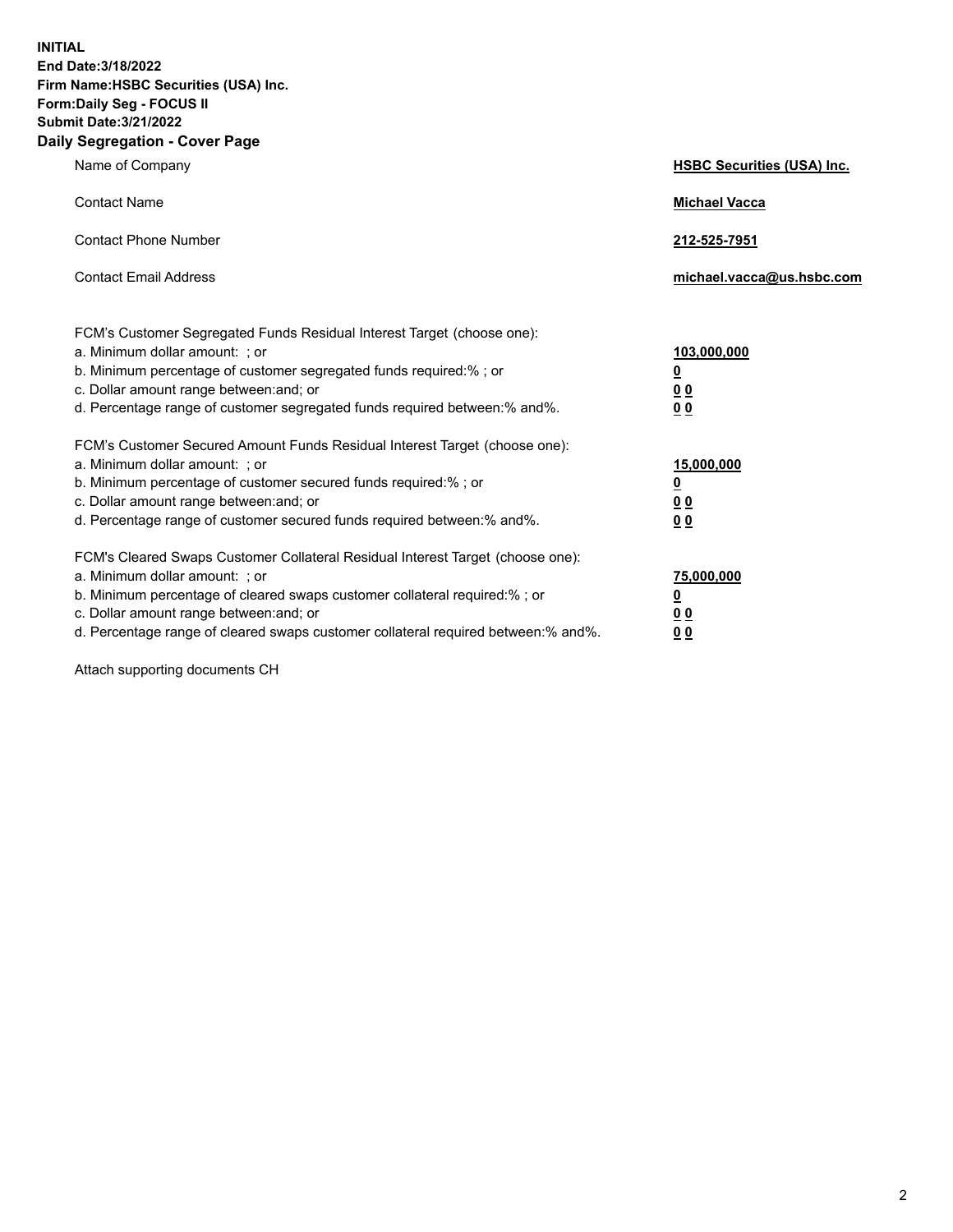**INITIAL End Date:3/18/2022 Firm Name:HSBC Securities (USA) Inc. Form:Daily Seg - FOCUS II Submit Date:3/21/2022 Daily Segregation - Secured Amounts** Foreign Futures and Foreign Options Secured Amounts Amount required to be set aside pursuant to law, rule or regulation of a foreign government or a rule of a self-regulatory organization authorized thereunder **0** [7305] 1. Net ledger balance - Foreign Futures and Foreign Option Trading - All Customers A. Cash **125,438,263** [7315] B. Securities (at market) **46,987,190** [7317] 2. Net unrealized profit (loss) in open futures contracts traded on a foreign board of trade **10,871,537** [7325] 3. Exchange traded options a. Market value of open option contracts purchased on a foreign board of trade **0** [7335] b. Market value of open contracts granted (sold) on a foreign board of trade **0** [7337] 4. Net equity (deficit) (add lines 1. 2. and 3.) **183,296,990** [7345] 5. Account liquidating to a deficit and account with a debit balances - gross amount **9,962,797** [7351] Less: amount offset by customer owned securities **-9,947,292** [7352] **15,505** [7354] 6. Amount required to be set aside as the secured amount - Net Liquidating Equity Method (add lines 4 and 5) **183,312,495** [7355] 7. Greater of amount required to be set aside pursuant to foreign jurisdiction (above) or line 6. **183,312,495** [7360] FUNDS DEPOSITED IN SEPARATE REGULATION 30.7 ACCOUNTS 1. Cash in banks A. Banks located in the United States **24,478,565** [7500] B. Other banks qualified under Regulation 30.7 **0** [7520] **24,478,565** [7530] 2. Securities A. In safekeeping with banks located in the United States **46,987,190** [7540] B. In safekeeping with other banks qualified under Regulation 30.7 **0** [7560] **46,987,190** [7570] 3. Equities with registered futures commission merchants A. Cash **0** [7580] B. Securities **0** [7590] C. Unrealized gain (loss) on open futures contracts **0** [7600] D. Value of long option contracts **0** [7610] E. Value of short option contracts **0** [7615] **0** [7620] 4. Amounts held by clearing organizations of foreign boards of trade A. Cash **0** [7640] B. Securities **0** [7650] C. Amount due to (from) clearing organization - daily variation **0** [7660] D. Value of long option contracts **0** [7670] E. Value of short option contracts **0** [7675] **0** [7680] 5. Amounts held by members of foreign boards of trade A. Cash **142,111,800** [7700] B. Securities **0** [7710] C. Unrealized gain (loss) on open futures contracts **10,871,537** [7720] D. Value of long option contracts **0** [7730] E. Value of short option contracts **0** [7735] **152,983,337** [7740] 6. Amounts with other depositories designated by a foreign board of trade **0** [7760] 7. Segregated funds on hand **0** [7765] 8. Total funds in separate section 30.7 accounts **224,449,092** [7770]

9. Excess (deficiency) Set Aside for Secured Amount (subtract line 7 Secured Statement Page 1 from Line 8)

10. Management Target Amount for Excess funds in separate section 30.7 accounts **15,000,000** [7780]

11. Excess (deficiency) funds in separate 30.7 accounts over (under) Management Target **26,136,597** [7785]

**41,136,597** [7380]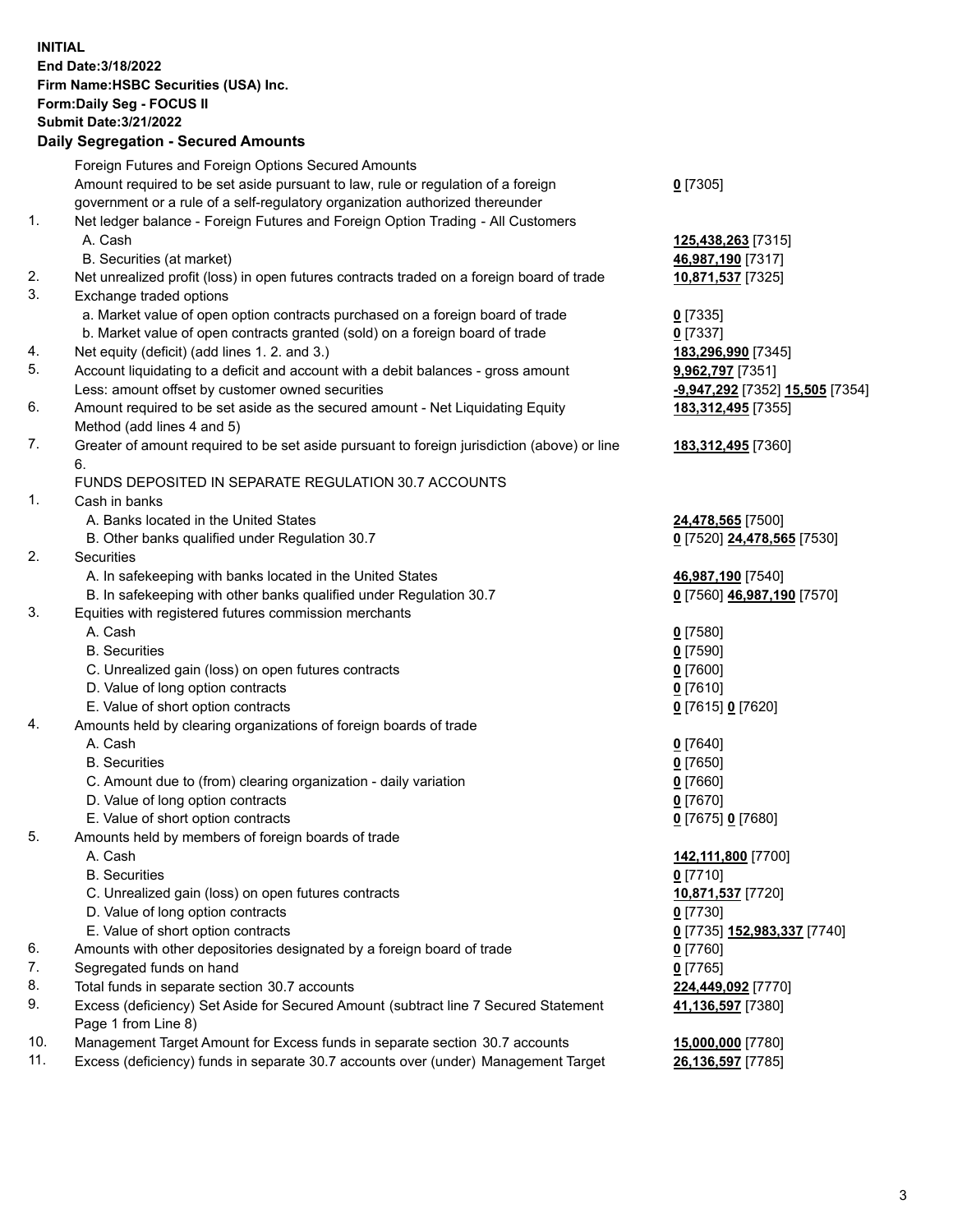**INITIAL End Date:3/18/2022 Firm Name:HSBC Securities (USA) Inc. Form:Daily Seg - FOCUS II Submit Date:3/21/2022 Daily Segregation - Segregation Statement** SEGREGATION REQUIREMENTS(Section 4d(2) of the CEAct) 1. Net ledger balance A. Cash **1,997,021,060** [7010] B. Securities (at market) **1,046,888,040** [7020] 2. Net unrealized profit (loss) in open futures contracts traded on a contract market **554,043,019** [7030] 3. Exchange traded options A. Add market value of open option contracts purchased on a contract market **2,794,461,415** [7032] B. Deduct market value of open option contracts granted (sold) on a contract market **-579,700,798** [7033] 4. Net equity (deficit) (add lines 1, 2 and 3) **5,812,712,736** [7040] 5. Accounts liquidating to a deficit and accounts with debit balances - gross amount **72,361,113** [7045] Less: amount offset by customer securities **-72,361,113** [7047] **0** [7050] 6. Amount required to be segregated (add lines 4 and 5) **5,812,712,736** [7060] FUNDS IN SEGREGATED ACCOUNTS 7. Deposited in segregated funds bank accounts A. Cash **7,875,873** [7070] B. Securities representing investments of customers' funds (at market) **0** [7080] C. Securities held for particular customers or option customers in lieu of cash (at market) **68,072,479** [7090] 8. Margins on deposit with derivatives clearing organizations of contract markets A. Cash **2,286,390,259** [7100] B. Securities representing investments of customers' funds (at market) **174,345,633** [7110] C. Securities held for particular customers or option customers in lieu of cash (at market) **902,154,335** [7120] 9. Net settlement from (to) derivatives clearing organizations of contract markets **203,688,814** [7130] 10. Exchange traded options A. Value of open long option contracts **2,794,461,415** [7132] B. Value of open short option contracts **-579,700,798** [7133] 11. Net equities with other FCMs A. Net liquidating equity **612,130** [7140] B. Securities representing investments of customers' funds (at market) **0** [7160] C. Securities held for particular customers or option customers in lieu of cash (at market) **23,722,656** [7170] 12. Segregated funds on hand **52,938,570** [7150] 13. Total amount in segregation (add lines 7 through 12) **5,934,561,366** [7180] 14. Excess (deficiency) funds in segregation (subtract line 6 from line 13) **121,848,630** [7190] 15. Management Target Amount for Excess funds in segregation **103,000,000** [7194] 16. Excess (deficiency) funds in segregation over (under) Management Target Amount **18,848,630** [7198]

Excess